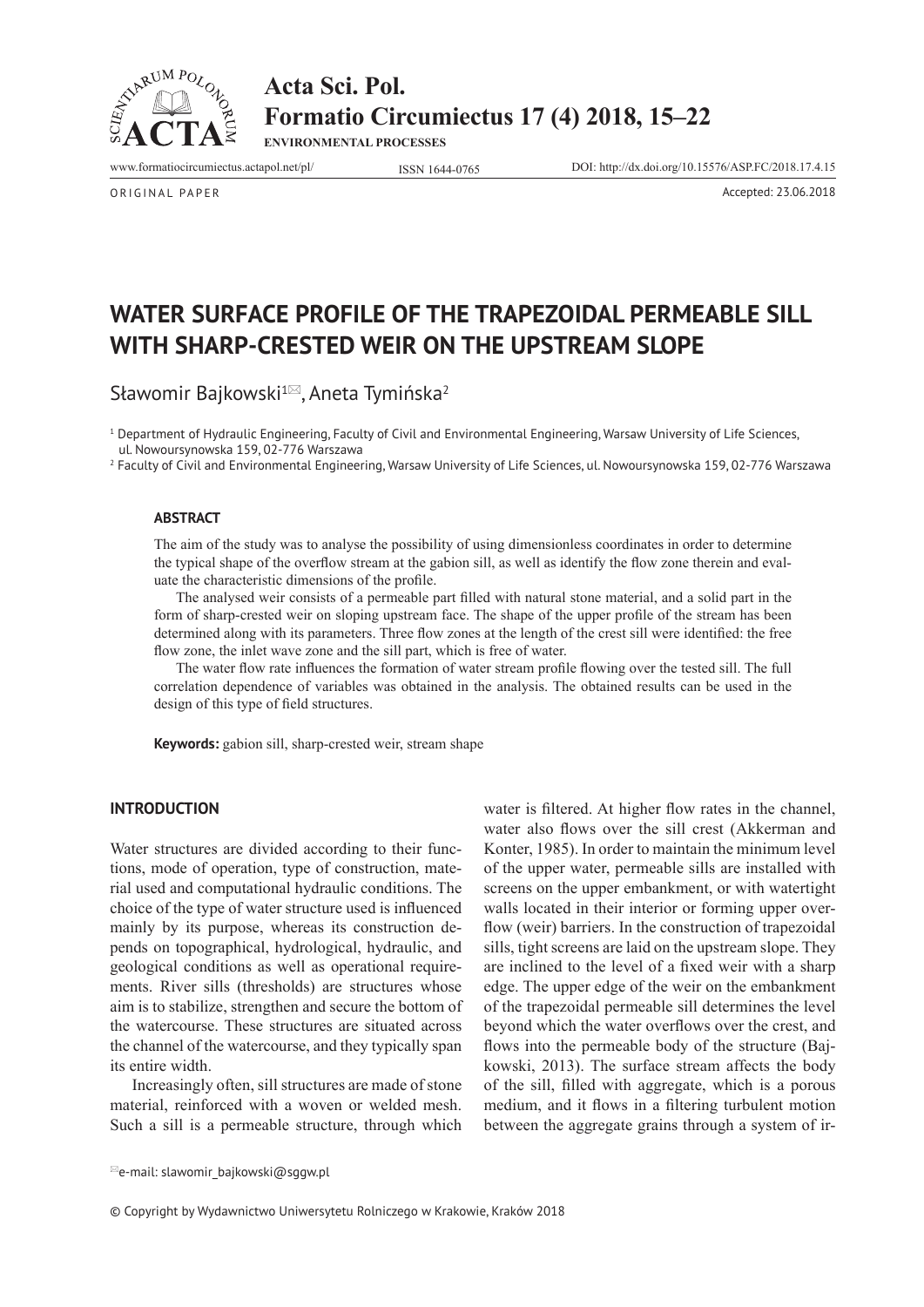regular pores. With an increasing flow rate, the length of the infiltration zone increases, until the flow on the crest reaches the lower edge of the sill, beyond which some water flows into the body, and the rest flows over the sill.

For fixed overflows, the contour shape of the overflow stream depends on the geometry of the sill, depicted by the shape of the weir wall, its width, and the roughness of the edges, as well as the values of hydraulic variables, the flow rate, and the overflow layer height, describing the parameters of the surface stream (Sobota, 1994, Żbikowski et al., 1986). The shape of the upper stream contour on the permeable sills also depends on the geometrical characteristics of grains in the corpus (Bajkowski, 2013).

The article presents an analysis of the results from testing the free water table layout of the stream overflowing over the crest of the embankment weir, and flowing into the permeable sill. The shape of the free stream depends on the elevation of the upper water table, the geometry of the sill, and the parameters of the aggregate filling the body of the structure, which include grain size, material type, and grain placement, determining the surface roughness of the overflow crest.

# **MATERIAL AND METHODS**

In the analyses of the water table system on the tested trapezoidal sill, the values defining the depths of the stream at characteristic points along the stream's length were defined (see: Fig. 1):

- $h_k$  the initial (inlet) depth of the stream in the final cross-section of the edge of the slope weir (see: No. 2 in Fig. 1), which at the same time constitutes the initial cross-section of the permeable part of the sill (see: No. 1 in Fig. 1);
- $h_s$  the final (outlet) depth of the free stream in the cross-section below which the wave zone of the stream disturbance appears on the crest (see: No. 4 in Fig. 1);
- $h_z$  the depth of the stream at the highest point of the water table at the length of the wave zone of disturbance;
- $L_k$  length of the water inflow zone on the overflow crest, measured from the edge of the inlet cross-section to the point where the stream disappears at the sill surface;
- $L_s$  the length of the free stream zone (see: No. 3) in Fig. 1) on the section from the inlet cross-section to the place where the bottom of the first wave on the body occurs;
- $L_z$  the length of the wave zone of disturbance arising on the surface of the crest of the sill.

Measurements of the water table profile were made along the longitudinal axis of the test site, referring the obtained results to the OXY coordinate system, whose OY ordinate is located in the inlet plane of the permeable sill, whereas the slope elevation crest is the location of the OX abscissa (see: Fig. 1).



**Fig. 1.** Overflow stream of permeable sill: 1 – stone permeable sill,  $2$  – sharp-crested weir on upstream slope,  $3$  – free flow zone, 4 – wave intake (inlet) zone

Laboratory tests were carried out at The Professor Armand Żbikowski Hydraulic Laboratory of the WULS-SGGW in Warsaw. The test stand consisted of a flume of the following dimensions: 0.203 m wide, 0.40 m high and 4.0 m long. The tested model was a trapezoidal sill with a tight screen on the upper embankment. The slope of both embankments was 1: 1. The sill height equalled  $P = 0.10$  m, the base width was 0.40 m, and the crest width was 0.20 m. The stone part of the sill was reinforced with a 16 x 20 mm hexagonal mesh, with wire thickness of 0.6 mm. The test stand was equipped with automatic electronic measuring devices, connected to the computer system and manual mechanical measuring devices (Bajkowski, 2009).

The sill body was filled with natural aggregate (KO). These were the boulders in the fraction group of 60/80 mm. Specific gravity of the aggregate was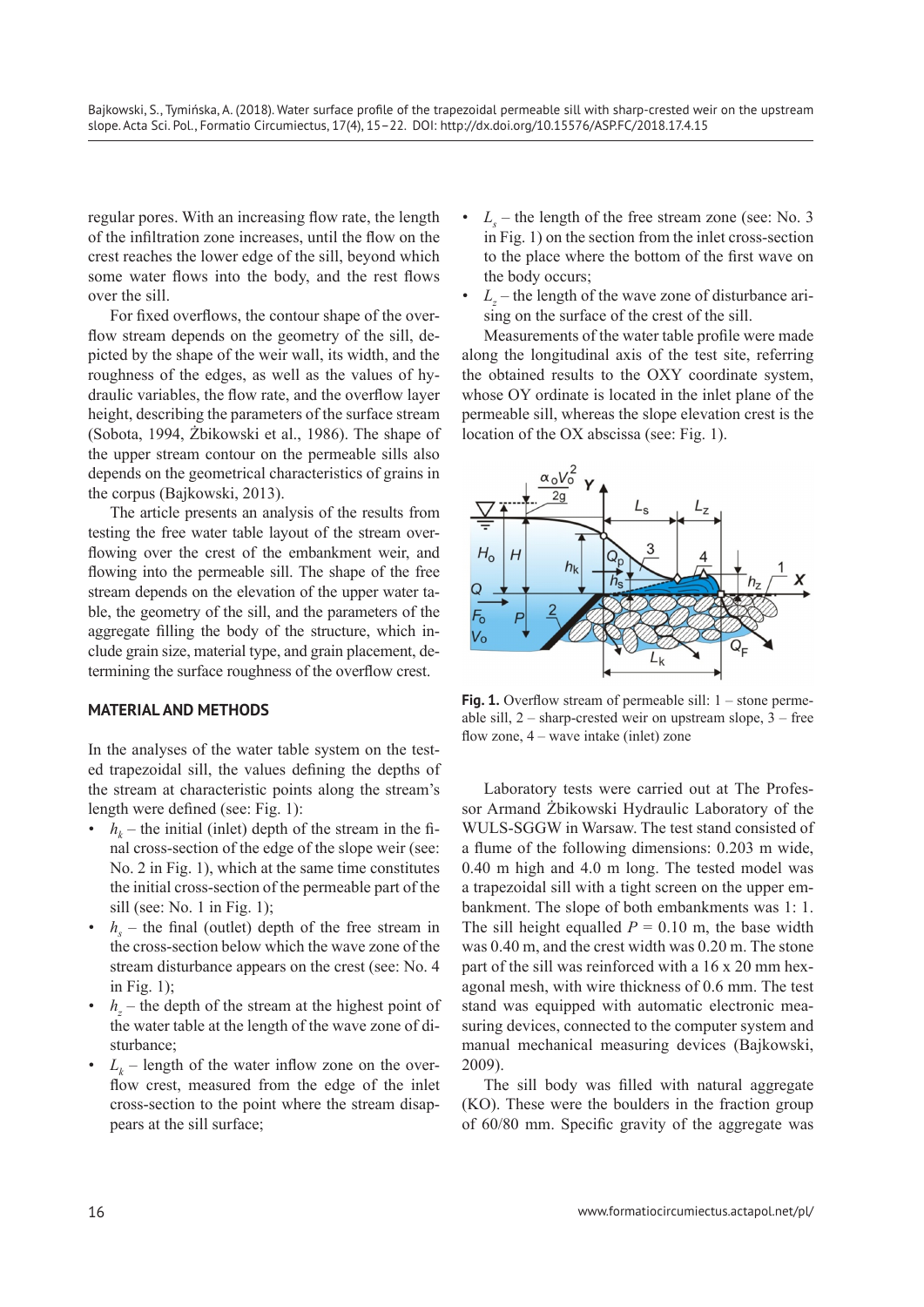2.60 g · cm<sup>-3</sup>, the porosity of the body was  $p = 0.426$ , and the porosity index equalled  $e = 0.743$  (Bajkowski, 2013, Bajkowski and Jastrzębska, 2012). The grain characteristics of the material that filled the body of the tested physical model of the sill were determined for a reliable analytical sample. To this end, a granulometric analysis was carried out according to direct grain measurement. The determined grain characteristics listed in Table 1 include:

- the actual dimensions:
	- $A$  grain length the largest dimension determined along the longitudinal axis,
	- $B$  grain width an indirect dimension determined along the transverse axis,
	- $C$  grain thickness the smallest dimension perpendicular to the length and width.
- substitute dimensions:
	- $D<sub>s</sub>$  mean diameter as the arithmetic mean of the length, width and thickness of the grain,
- $D_z$  volumetric diameter or grain size with the volume of spherical substitute grain.

The geometrical characteristics of the aggregate curve in the aggregate sample were determined by adopting a leading dimension with respect to which the curve was developed. For the listed grain curves according to the grain size  $B$ ,  $D_s$  and  $D_z$ , the following characteristics were determined:

- $D_m$  effective grain size  $d_{50}$ , for which 50% of the sample's weight content has a larger/smaller diameter than the one given,
- $D_p$  mean grain diameter, calculated as the weighted average of the percentage interval  $p_i$  in which the weight percentage of the analysed dimension  $D_i$ , is measured,
- $C_c$  graining coefficient of curvature according to the formula (PN-B-02481/1998),
- *C<sub>u</sub>* graining coefficient of uniformity (Hazen sorting factor) (PN-EN ISO 14688-1: 2006),
- $C_k$  graining coefficient of variability according to Knoroz,
- $C_d$  dominant feature, giving the dominance of grain-size either larger or smaller than the effective diameter  $d_{50}$  (Kollis, 1966).

Table 1 lists the characteristics of the grain curves obtained for the sample being tested. These features were calculated for the actual grain curve according to the *B* dimension and for the curves according to the equivalent diameters  $D_s$  i  $D_z$ . Aggregate used in laboratory tests of gabion construction, selected according to the grain-size fraction, is characterized by grain uniformity. According to the indicated criteria, the material of the sample is single-fraction, with the majority of grains being larger than the effective diameter. Table 2 presents the measurement ranges of basic values, as measured on the model, as well as dimensionless parameters obtained in laboratory tests.

**Table 1.** Parameters of the grains of stone material filling the sill body

| No.            | Parameter                     | Unit                 | Value   |         |         |  |
|----------------|-------------------------------|----------------------|---------|---------|---------|--|
|                |                               |                      | Minimum | Average | Maximum |  |
| 1              | $\mathfrak{D}_{\mathfrak{p}}$ | 3                    | 4       | 5       | 6       |  |
| 1              | $\boldsymbol{A}$              | $\lceil$ mm $\rceil$ | 67.6    | 88.5    | 108.0   |  |
| $\overline{c}$ | Β                             | $\lceil$ mm $\rceil$ | 60.2    | 68.0    | 77.2    |  |
| 3              | C                             | $\lceil$ mm $\rceil$ | 37.7    | 53.5    | 68.7    |  |
| $\overline{4}$ | $D_{s}$                       | $\lceil$ mm $\rceil$ | 57.8    | 70.0    | 81.6    |  |
| 5              | D,                            | $\lceil$ mm $\rceil$ | 56.6    | 671     | 79.4    |  |

Geometric features of the grain curves according to the dimension

|    |                     |                      | $\boldsymbol{B}$                                                     | $D_{\rm s}$ | $D_{\tau}$                                   |  |  |
|----|---------------------|----------------------|----------------------------------------------------------------------|-------------|----------------------------------------------|--|--|
| 6  | D<br>่ <sub>m</sub> | $\lceil$ mm $\rceil$ | 68.75                                                                | 73.46       | 68.70                                        |  |  |
| 7  | $D_p$               | $\lceil$ mm $\rceil$ | 69.06                                                                | 71.79       | 68.97                                        |  |  |
| 8  | $C_{c}$             |                      | 1.04                                                                 | 0.97        | 0.99                                         |  |  |
| 9  | $C_{\mu}$           |                      | 1.15                                                                 | 1.18        | 1.18                                         |  |  |
|    |                     |                      | $C_c \approx 1$ . $C_u < 6$ – single-sized<br>material               |             |                                              |  |  |
| 10 |                     |                      | 0.75                                                                 | 0.73        | 0.68                                         |  |  |
|    | $C_{\iota}$         |                      |                                                                      |             | $C_{k} \leq 4 \div 5$ – well-sorted material |  |  |
|    |                     |                      | 1.09                                                                 | 1.11        | 1.12                                         |  |  |
| 11 | $C_{d}$             |                      | $C_d$ > 1– particles with diameters<br>greater than $d_{50}$ prevail |             |                                              |  |  |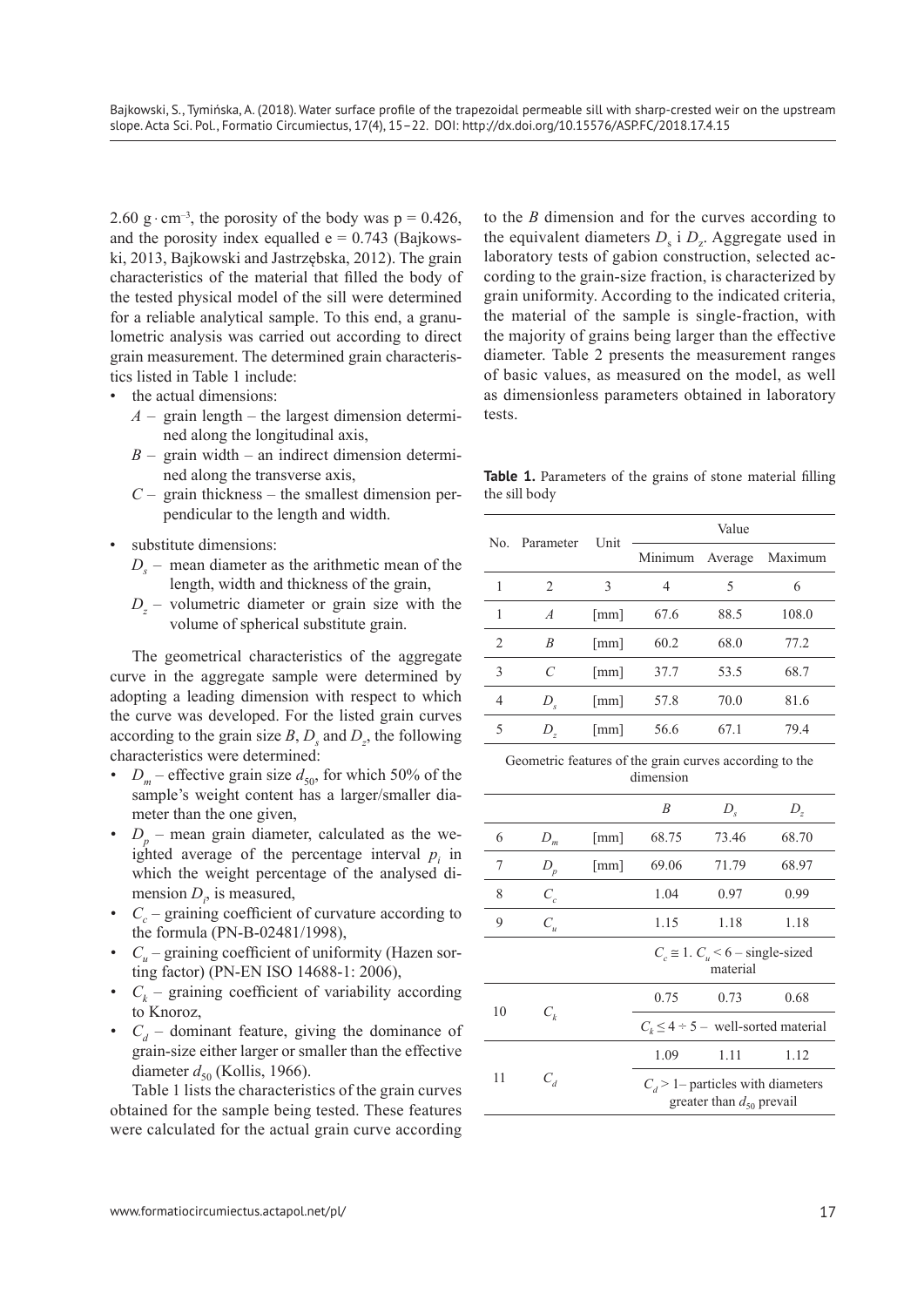|                |                               | Values  |         |         |  |  |  |
|----------------|-------------------------------|---------|---------|---------|--|--|--|
| No             | Parameters                    |         |         |         |  |  |  |
| 1              | Value                         | Minimum | Average | Maximum |  |  |  |
| 1              | $Q(10^{-3} \cdot m^3 s^{-1})$ | 1.745   | 2.238   | 2.932   |  |  |  |
| $\overline{2}$ | $H(10^{-2} \cdot m)$          | 2.39    | 3.02    | 3.70    |  |  |  |
| $\mathfrak{Z}$ | $H\!/\!L$                     | 0.12    | 0.15    | 0.18    |  |  |  |
| $\overline{4}$ | L/H                           | 8.36    | 6.63    | 5.41    |  |  |  |
| 5              | P/H                           | 4.26    | 3.38    | 2.76    |  |  |  |
| 6              | $H/(H+P)$                     | 0.19    | 0.23    | 0.27    |  |  |  |
| 7              | Re                            | 16 4 63 | 23 5 34 | 31879   |  |  |  |

**Table 2.** Parameters of the physical model and ranges of the measured values

### **RESULTS**

# **Shape of the upper contour of the stream in the**  system of dimensional coordinates  $(x_n, y_n)$

The water mirror profiles in the dimensional coordinates  $(x_n, x_n)$  of the measurements, as shown in Fig-

ure 2, demonstrate the variability of the water table system along the length of the overflow crest. In the area of the tested profile, two characteristic zones were distinguished: one, of free flow and the other, of disturbed (wave) flow. After the water overflows above the embankment, the line of the free water table decreases. In the lower part, the surface stream in the zone of transition into the disturbance zone deflects, and takes the shape of the trough of wave. Below, on the surface of the body, there is a wave zone of disturbances.

The inflow of water masses to the body occurs at the length of the free part and in the area of the wave form of the stream. The disturbance zone caused by the impact of the aggregate that fills the sill body also affects the shape of the lower part of the free water table. This interaction is manifested by the deviation of the free-line mirror at the entrance to the wave inlet zone (see: Fig. 2). The wave front created on the surface of the sill determines the width of the zone of the overflow crest coverage with water. The range of the wave zone of disturbance depends on the grain size parameters of the aggregate, as well as on the arrangement of its surface layer. The diversity of form of the inlet zone on the sills, which were filled with various



**Fig. 2** . Dimensional curves of the free water surface on the permeable sill Source: own study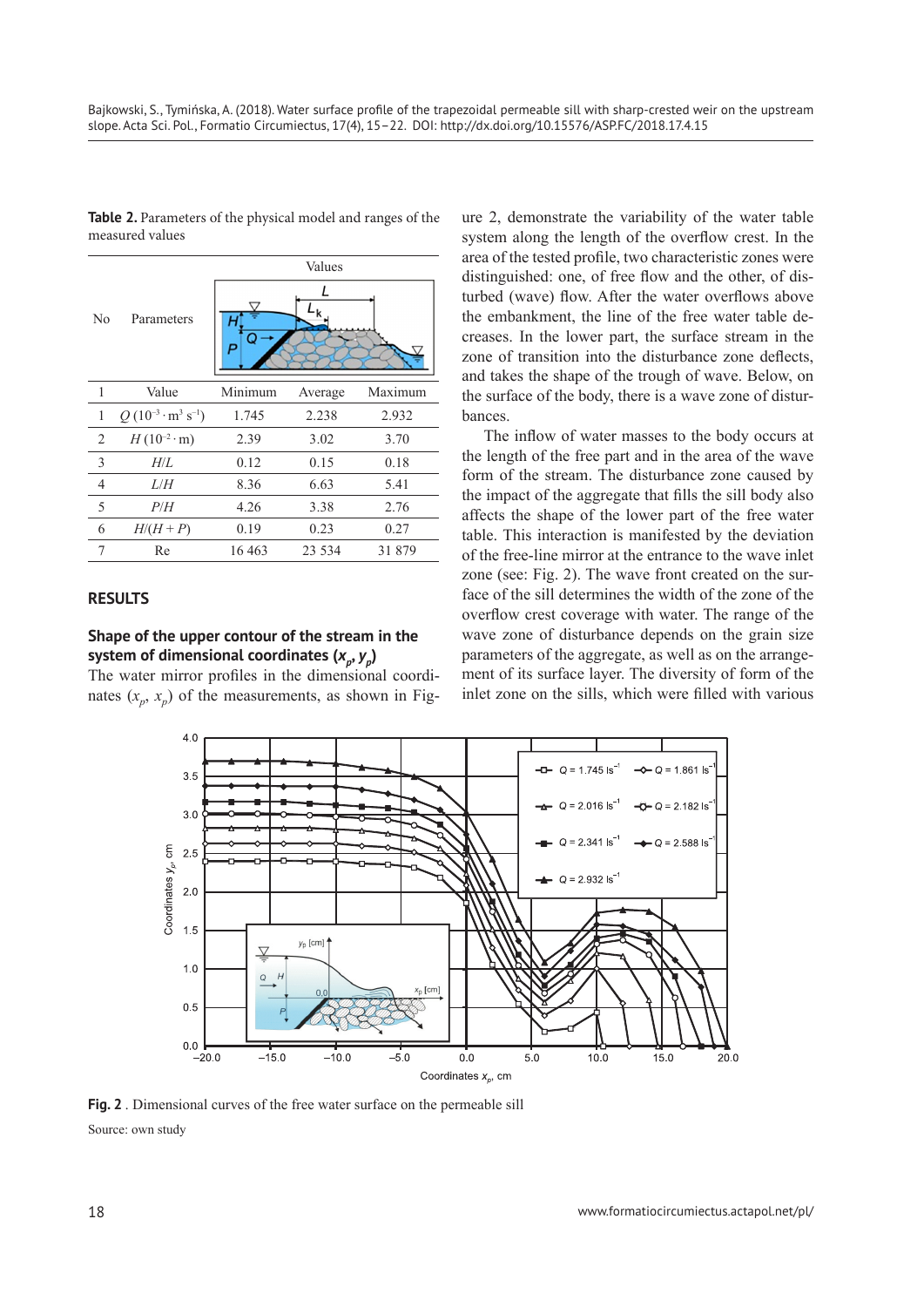aggregates (natural and broken), was observed during the studies carried out by Bajkowski (2013). Furthermore, it is possible for the type and dimensions of the mesh strengthening the body to influence the extent and form of the said zone.

# **Shape of the upper contour of the stream in the**  system of dimensionless coordinates  $(X_{i}, Y_{b})$

Dimensionless coordinates  $(X_b = x_p/H, Y_b = y_p/H)$ of the stream contour were obtained by dividing the values  $(x_p, y_p)$  of measurement coordinates by the *H* height of the water head above the overflow crest. By entering the dimensionless coordinates of the upper contour, relative values were obtained describing the ordinates of the characteristic points of the contour. In the dimensionless coordinate system (see: Fig. 3) for the initial free part of the stream, the upper contours for different heights *H* are arranged close to each other, forming a regular stream shape.

In the field of the graph in Figure 3, as specified by Khan & Steffler (1996), profile of the upper contour of the stream was presented, freely overflowing over a sharp-crested weir tilted at a ratio of 1:1, with a sill height of  $P = 9.66$  cm, depth of the upper water  $T_g = 27.66$  and unit flow rate  $q = 2252.5$  cm<sup>3</sup> ⋅ s<sup>-1</sup>. Khan & Steffler (1996) compared the results of numerical simulations with the outline obtained from previous experimental studies. The authors obtained very good compliance of the measured and calculated outlines. In order to compare the profile of Khan & Steffler (1996) with our own, the authors of the present article introduced the necessary correction (0.5 cm) of the position of point 0.0 of the axis  $0X<sub>b</sub>$  in the coordinate system, resulting from the shape of the weir wall. The intersection of the profile according to Khan & Steffler (1996) with the contour measured for the permeable sill divides the free stream into two parts: the upper one without affecting the shape of the sill, and the lower structure in which the permeable part of the body makes an impact.

# **Effective depths of the stream in the system of**  dimensionless coordinates  $(X_{b}, Y_{b})$

The shape of the upper contour of the tested stream shown in Figure 3 demonstrates that a typical profile of the water table for the contour of the overflow stream in stone steps with upper sealing screens can be obtained only until the location of the wave bottom,



**Fig. 3.** Dimensionless curves of the free water surface on the permeable sill (own research):  $Q$  – according to own research, 1 – according to Khan & Steffler (1996) for sharp-crested weir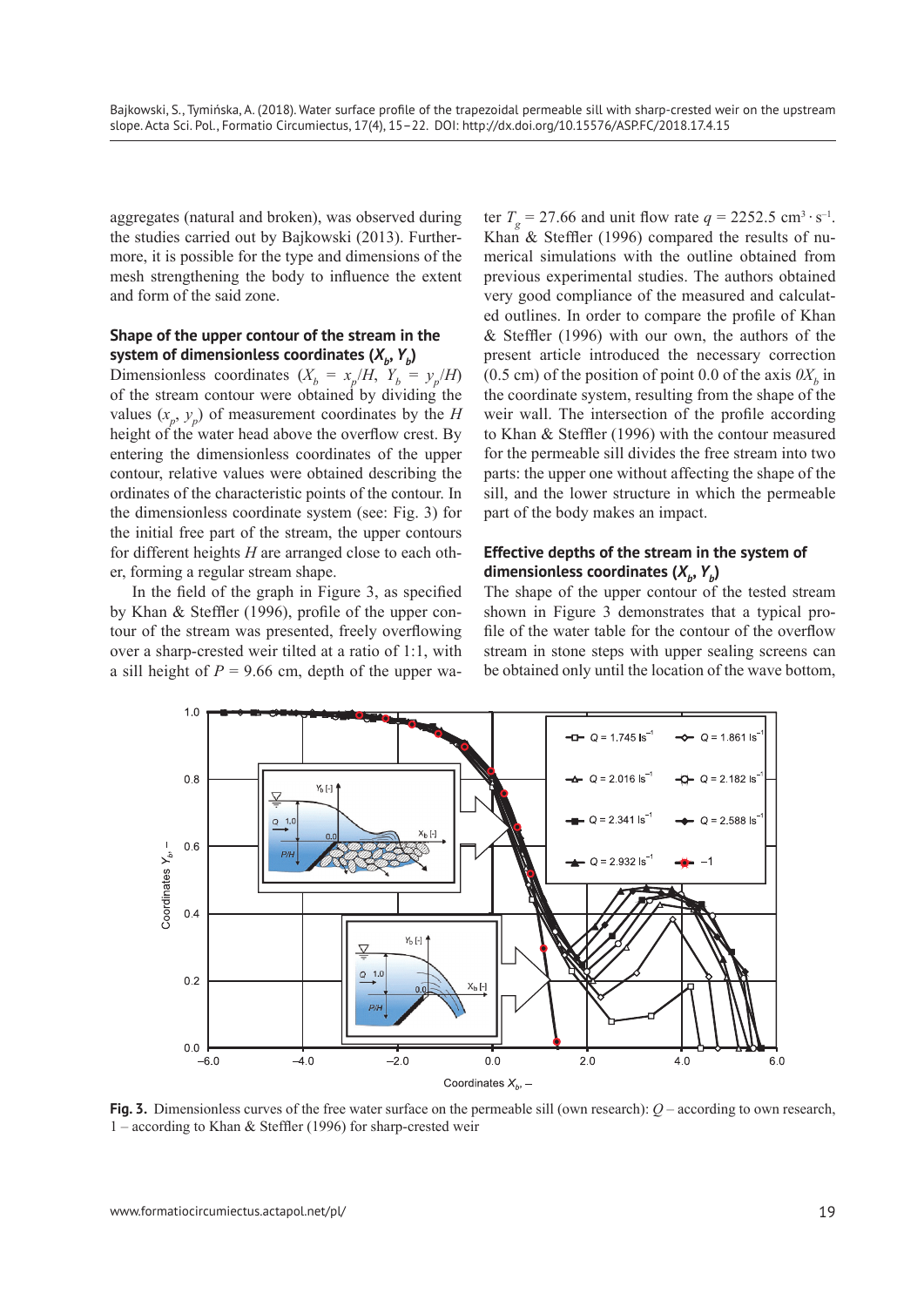situated at a  $L<sub>s</sub>$  distance from the inlet cross-section. In the section of disturbances, the development of such a shape requires the introduction of an additional reduction parameter, for instance, the grain diameter of the grain of the aggregate, or the length of the defined zone. The dimensionless coordinates of the upper stream contour profile can be used in the design of this type of structure, to determine the width of the sill occupied by the compact overflow stream.

Figure 4 shows the correlation between *Y* relative fillings at the site of defined contour points, and the *X* equal the head water *H* above the overflow crest. The levelling curves are described by a function of the following type:

$$
Y = A \cdot X^2 + B \cdot X + C \tag{1}
$$

Parameters A, B, C of the function according to the formula (1) for the analysed dimensionless coordinates are listed in Table 3. In the hydraulic calculations of gabion structures partially covered with water, the *hz*/*H* ratio is of the greatest importance. The value of this ratio is the relative pressure influencing the height of the hydraulic losses at the inlet to the structure's body.

|                | Table 3. Parameters of regression curves according to the |  |  |  |
|----------------|-----------------------------------------------------------|--|--|--|
| equation $(1)$ |                                                           |  |  |  |

| No.                           | Parameter values |           |                |       |  |  |  |  |
|-------------------------------|------------------|-----------|----------------|-------|--|--|--|--|
|                               | $\mathsf{A}$     | B         | C              | R     |  |  |  |  |
| 1                             | $\overline{2}$   | 3         | $\overline{4}$ | 5     |  |  |  |  |
| Depth $h_i/H = f(H)$          |                  |           |                |       |  |  |  |  |
| 1                             | $-0.0043$        | 0.0573    | 0.6687         | 0.981 |  |  |  |  |
| Depth $h/H = f(H)$            |                  |           |                |       |  |  |  |  |
| $\mathfrak{D}_{\mathfrak{p}}$ | $-0.1092$        | 0.8240    | 0.998          |       |  |  |  |  |
| Depth $h/H = f(H)$            |                  |           |                |       |  |  |  |  |
| 3                             | $-0.3014$        | 2.0171    | $-2.8853$      | 0.965 |  |  |  |  |
| Distance $L/H = f(H)$         |                  |           |                |       |  |  |  |  |
| 4                             | 0.2228           | $-2.0285$ | 6.0812         | 0.999 |  |  |  |  |
| Distance $L_k/H = f(H)$       |                  |           |                |       |  |  |  |  |
| 5                             | $-1.4630$        | 9.7792    | $-10.7170$     | 0.987 |  |  |  |  |

The correlation between the length  $L<sub>s</sub>$  of the free stream zone and  $L_k$  occupied by water the width of the sill, versus the height *H* of the overflow layer is shown in Figure 5. Curves for individual lengths of  $L_s$  and  $L_k$ 



**Fig. 4** . Dimensionless water depths on permeable sill Source: own study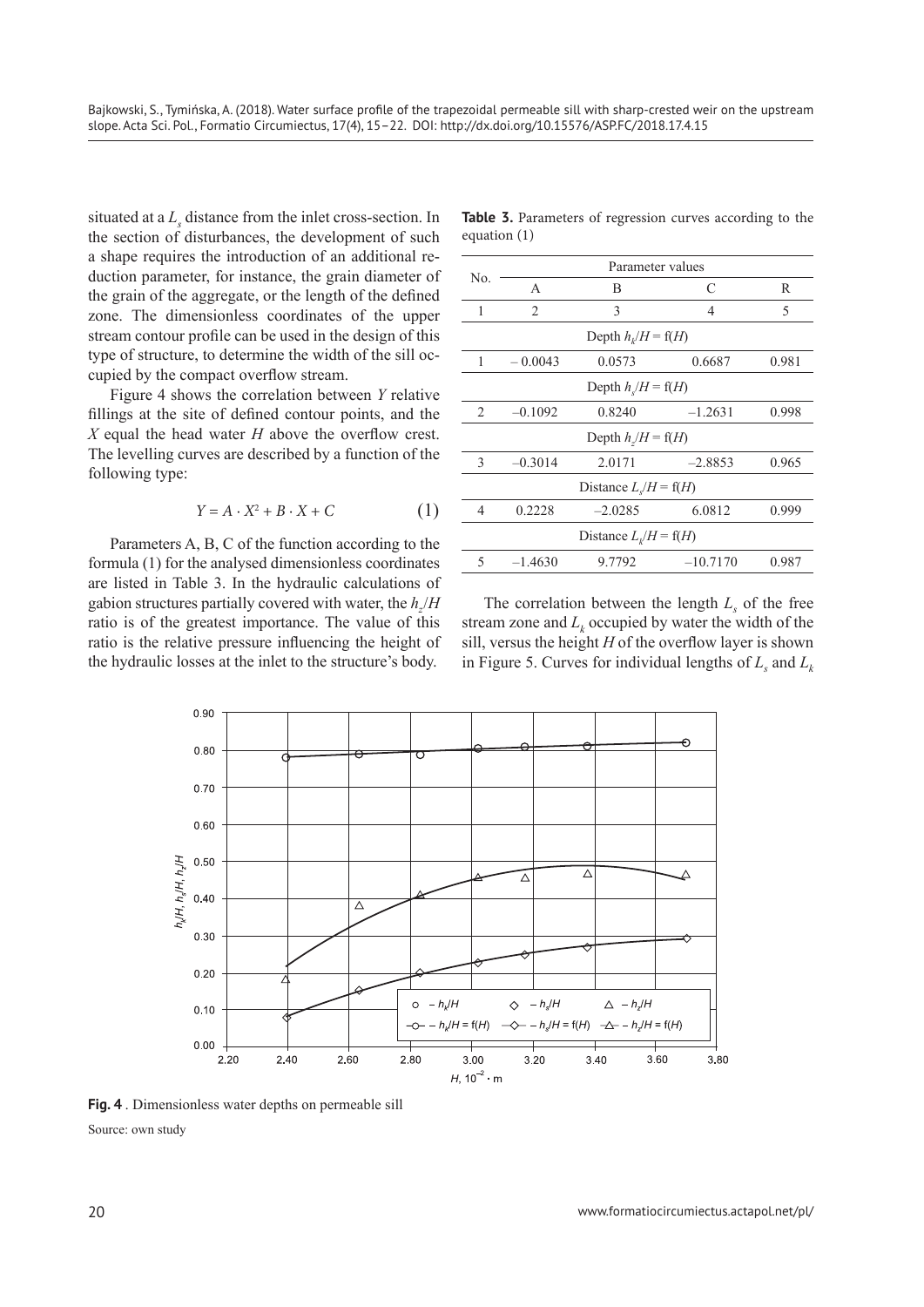

**Fig. 5**. Ranges of stream zones on the permeable sill Source: own research

designate three areas within the figure corresponding to the defined zones occurring on the width of the permeable crest: free flow zone, wave intake zone, and the width of the overflow crest that is water-free.

### **CONCLUSIONS**

The stone material filling the body of the permeable sill with a tight screen on the upper embankment changes the shape of the overflow stream in relation to the freely flowing stream over the inclined sharp-crested heir (see: Fig. 3).

In order to describe the shape of the upper stream of the overflow, dimensionless co-ordinates can be used in the initial free flow zone, as shown in Figure 3. Within this zone, the upper undisturbed part of the contour is distinguished, whose shape is approximate to the contour of the flow for an inclined sharp-crested weir, not reinforced with a stone prism.

Below the free flow, an inlet zone of disturbances is formed, in the shape of a surface wave, whose front determines the total width of the body that is covered with water. The structure of the water table in the disturbance zone is influenced by the material that the sill body is made of, and its reinforcing structure.

The relative depths of the flow  $h_k/H$  in the inlet cross-section, the  $h_s/H$  at the end of the free-flow phase, and  $h/$ *H* in the disturbance zone all depend on the elevation of the upper water level above the sill crest. These correlations were described by the parabolic function according to equation (1). The values of R correlation coefficient thus obtained (see: column 5 of Table 3) are greater than 0.9. This means that a very strong correlation was obtained. A similar very strong correlation was obtained for the relative  $L_s/H$  length of the free zone and  $L_s/H$  of the inlet stream range.

The zone that is distinguished in the contour of the initial part of the stream is characterized by free flow, as evidenced by the large compliance of the water-level system shown in Figure 3 with the outline for the overflow that is not supported by a stone prism. The shape of the lower part of the upper free stream and the water surface profile in the disturbance zone are influenced by the parameters characterizing the body material and the reinforcing structure.